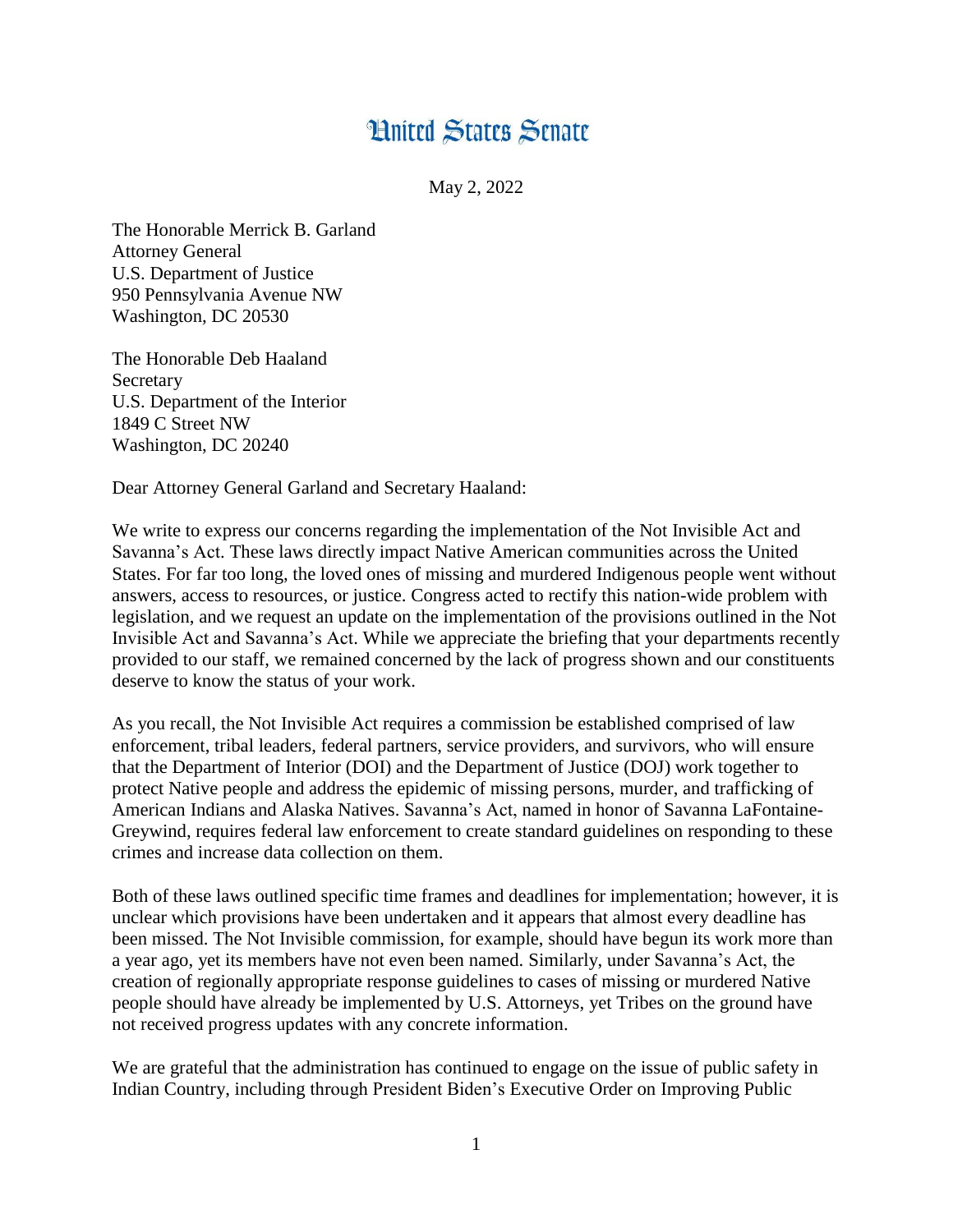Safety and Criminal Justice for Native Americans and Addressing the Crisis of Missing or Murdered Indigenous People, as well as the creation of a new Missing and Murdered Unit within the Bureau of Indian Affairs Office of Justice Services. These are important steps forward in combatting this crisis, but more must be done.

Native American men, women, and children are continuing to face intolerable levels of violence. It is essential that the tools Congress has provided the administration are put in place as soon as possible to protect our communities. In order for us to better serve our constituents, we respectfully request answers to the following questions be provided to our offices by May 16, 2022:

1. What steps are the departments taking to ensure implementation of the Not Invisible Act and Savanna's Act so requirements outlined in the legislation are completed in a timely manner?

Not Invisible Act

- 2. What actions has the coordinator designated in Section 3 taken to further their mission of increasing cooperation across federal agencies?
- 3. When can Congress expect the coordinator's report from Section 3(b) to be submitted?
- 4. What is the delay in forming the Joint Commission and when will Joint Commission members be named?
- 5. Will the Join Commission operate within a plan to complete its designated tasks as outlined in Section 4 in a timely manner?
- 6. Will Congressional action be needed in order to avoid terminating the commission in October 2022, as required by Section 4(e), so that the Commission can complete its work?

Savanna's Act

- 7. Has DOJ provided training to law enforcement agencies on proper recording of tribal enrollment information or affiliation of victims in federal databases, as required in Section 4(a)?
- 8. Has consultation and conference been undertaken with Tribes and Tribal organizations about data relevance and access to databases, as outlined in Section 4(b)?
- 9. Has DOJ implemented a strategy to educate the public about National Missing and Unidentified Persons System, in accordance with Section 4(c)(1)?
- 10. Under Section 4(c)(2), has DOJ conducted outreach to Tribes, Tribal organizations, and urban Indian organizations regarding their ability to provide information to national databases regarding missing persons?
- 11. What is the status of the development by U.S. Attorneys of regionally appropriate guidelines to respond to cases of missing and murdered Native Americans in accordance with Section 5?
	- a. Have consultations required under section 5(b) begun?
	- b. Have any U.S. Attorneys implemented the guidelines by incorporating them into their office policies and procedures, as required in Section 5(c)?
	- c. Has DOJ taken any steps to prepare for the public accountability requirements related to implementation of the guidelines, as required in Section 5(d)?